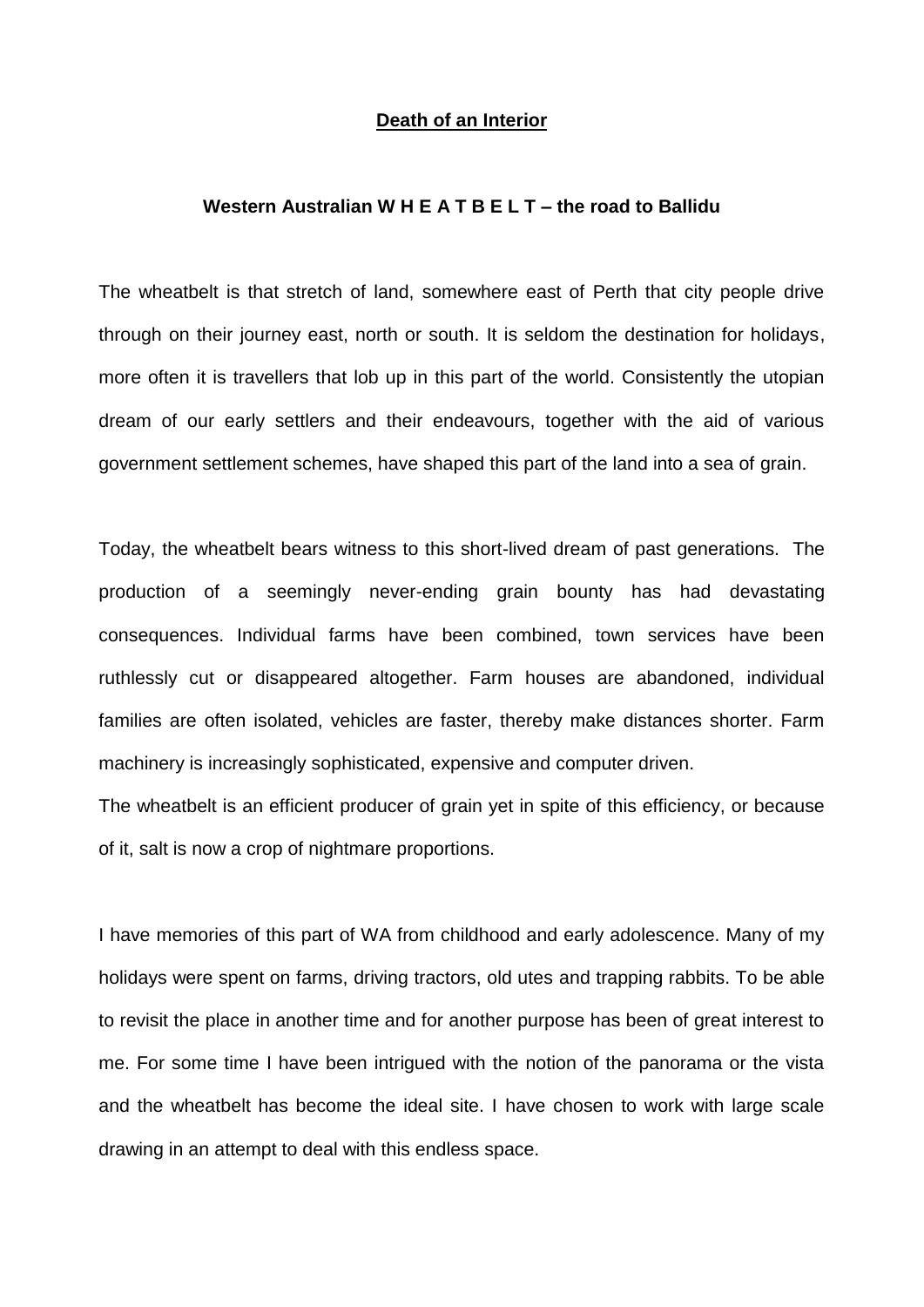The works [drawings + paintings], are a iconic personal response [with use of local land marks used as metaphor], to issues of land use, crop rotation, salinity and the disappearance of families in the area. Additionally, issues of sustainability, salt and land erosion, the 'garden' landscape and quality of life V standard of living are all further consequences of settlement of this region.

## **Death of an Interior**

\_\_\_\_\_\_\_\_\_\_\_\_\_\_\_\_\_\_\_\_\_\_\_\_\_\_\_\_\_\_\_\_\_\_\_\_\_\_\_\_\_\_\_\_\_\_\_\_\_\_\_\_\_\_\_\_\_\_\_\_\_\_\_\_\_\_\_\_\_\_

## **Western Australian W H E A T B E L T – the road to Ballidu**

My recent art work maps a personal reaction to trips made into the NW wheat belt, during the period 2000 – 2002. I present this talk with an introduction of memories from early adolescence, through to the present day realities and connections with the port of Fremantle, and the trading commodities of grain livestock and machinery.

## **Slide 1 – typical view of w/belt from a car**

\_\_\_\_\_\_\_\_

Some of my earliest memories of this part of WA - the wheatbelt - are of family trips to visit some of my fathers war comrades, who had now settled in the wheatbelt as part of the federal governments war settlement schemes. These farms were allocated on 'marginal' low rainfall areas of the wheatbelt [Wyalkatchem, Dalwallinu districts], and in retrospect, were often new land, that required clearing of the trees and scrub, and the addition of massive amounts of fertiliser – superphosphate and so on.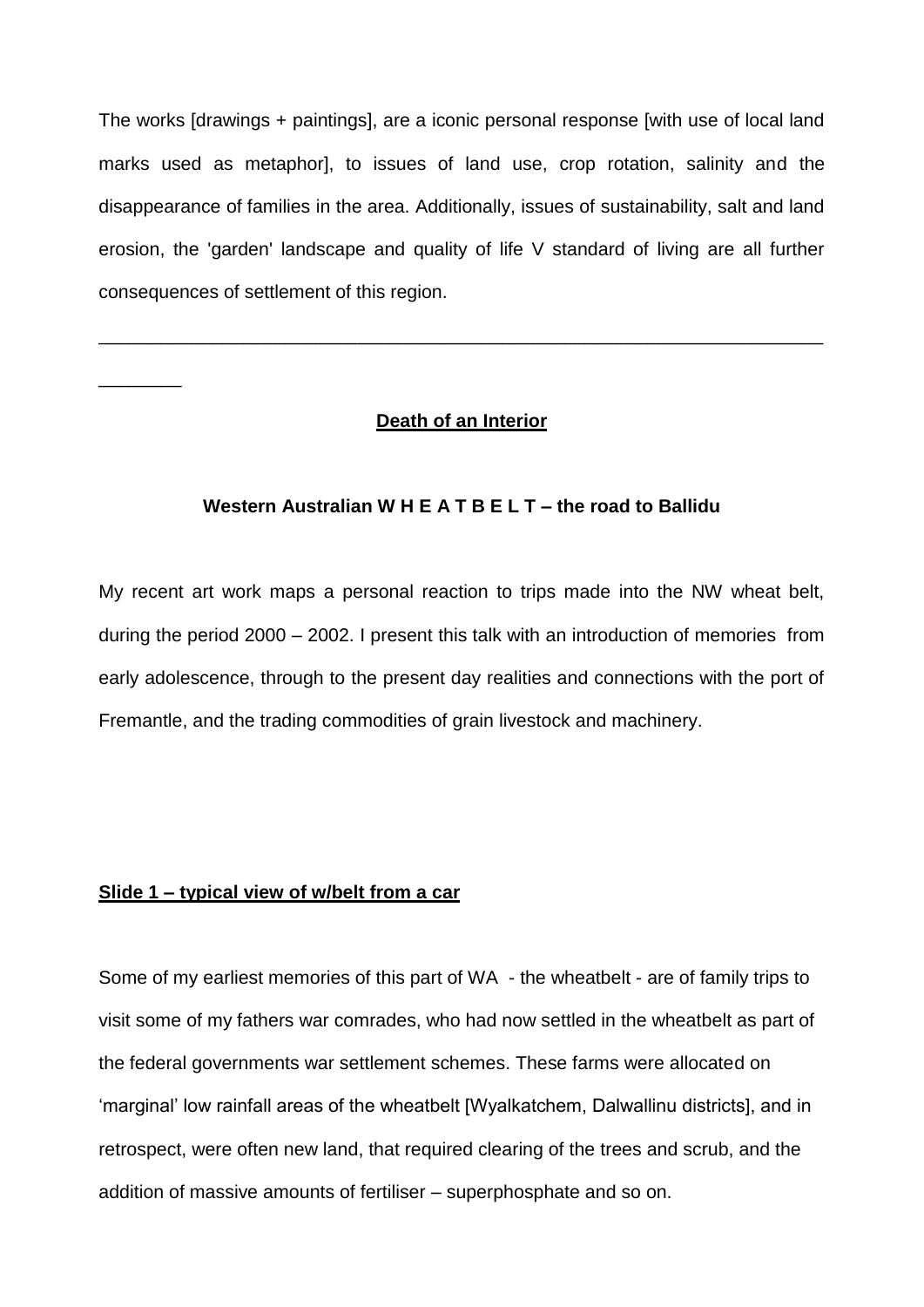My father had previous experience of these areas – as a £10 pom in 1930 from the industrial Lancashire city of St. Helen's he had worked for a French count in the Wyalkatchem area. Here he had ploughed the land with a team of horses.

We travelled in a succession of cars, all of which were British technology [remember] this was the 1950's] – a Vauxhall, Jowett Javelin, Morris Minor utility…they all resented the long, hot trips, even in the May school holidays, and registered their protests by overheating, burst tires and other minor break downs. I remember that my father determinedly eschewed the Australian vehicle technology of the Holden, and likewise the American Ford, felt they were overpowered and inferior to his choice of 4 cylinder British motor vehicles.

#### **Slide 2 - Pic of Jowett Javelin**

Quote from the Jowett Javelin web site:

"…Its aerodynamics were not exceeded until 1983. It had a top speed of 78mph with good roadholding and its performance was at least 10 mph faster than other comparable cars of the day."

## **Slide 3 - Morris Minor Utility**

I learnt to drive in the Morris Minor utility during 1964. My father allowed me to chauffer him on these trips to the wheatbelt, teaching me to drive with caution, and to drop the car out of gear down the long low hills, in order to up the petrol consumption. You only put the car back into top gear when the speed dropped to below 20MPH.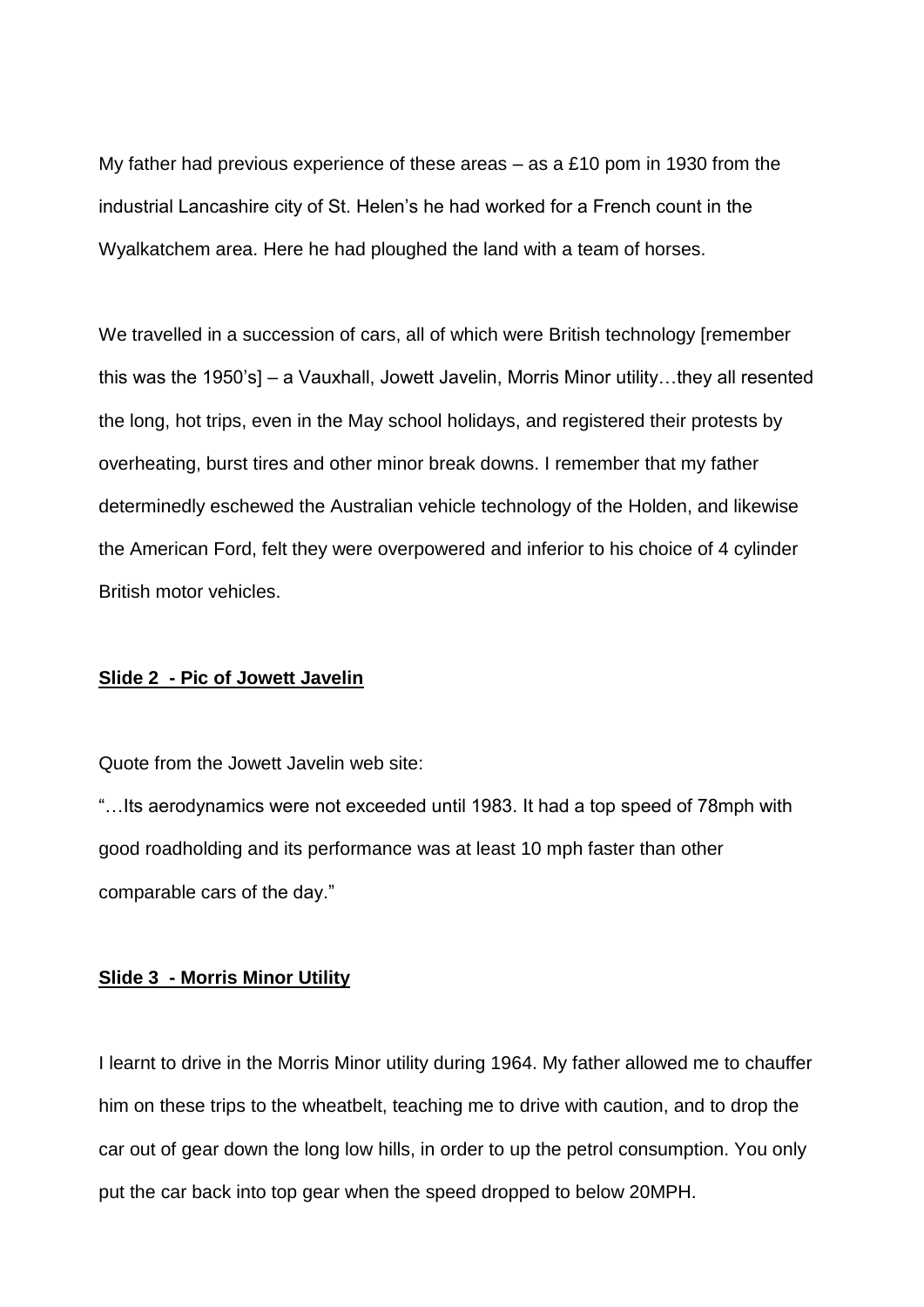## **Slide 4 - Volkswagen**

My father purchased a Volkswagen in the mid sixties, with of course an air cooled engine, and overheating problems were finally a thing of the past. This I also drove on those expeditions, and again we always kept a log of the petrol consumption, which could subsequently be gloated over. I seem to remember that we had some enviable petrol consumption figures, even though the trips were by necessity, slow.

## **Slides 5 + 6 + 7: Pics of typical wheatbelt**

I spent my time on these trips gazing from the car windows at all that space, and when arriving at the farm, would then engage in the blood lust pursuits of the young adolescent by trapping rabbits, roo shooting and on one occasion the execution of a litter of kittens. I also was able to drive old farm utes, ancient tractors, and anything else that I could get my inexperienced hands on.

I quote form David Bromfield's essay " Paul Moncrieff and the Road to paradise" *The land itself is shaped by all that has happened in it. This country has been farmed for more than 80 years, every feature marks a struggle, joy or disaster. To diagram, draw or paint what one sees requires a passionate eye, a willingness to follow the folds of memory, as carefully as the contours of the hills.*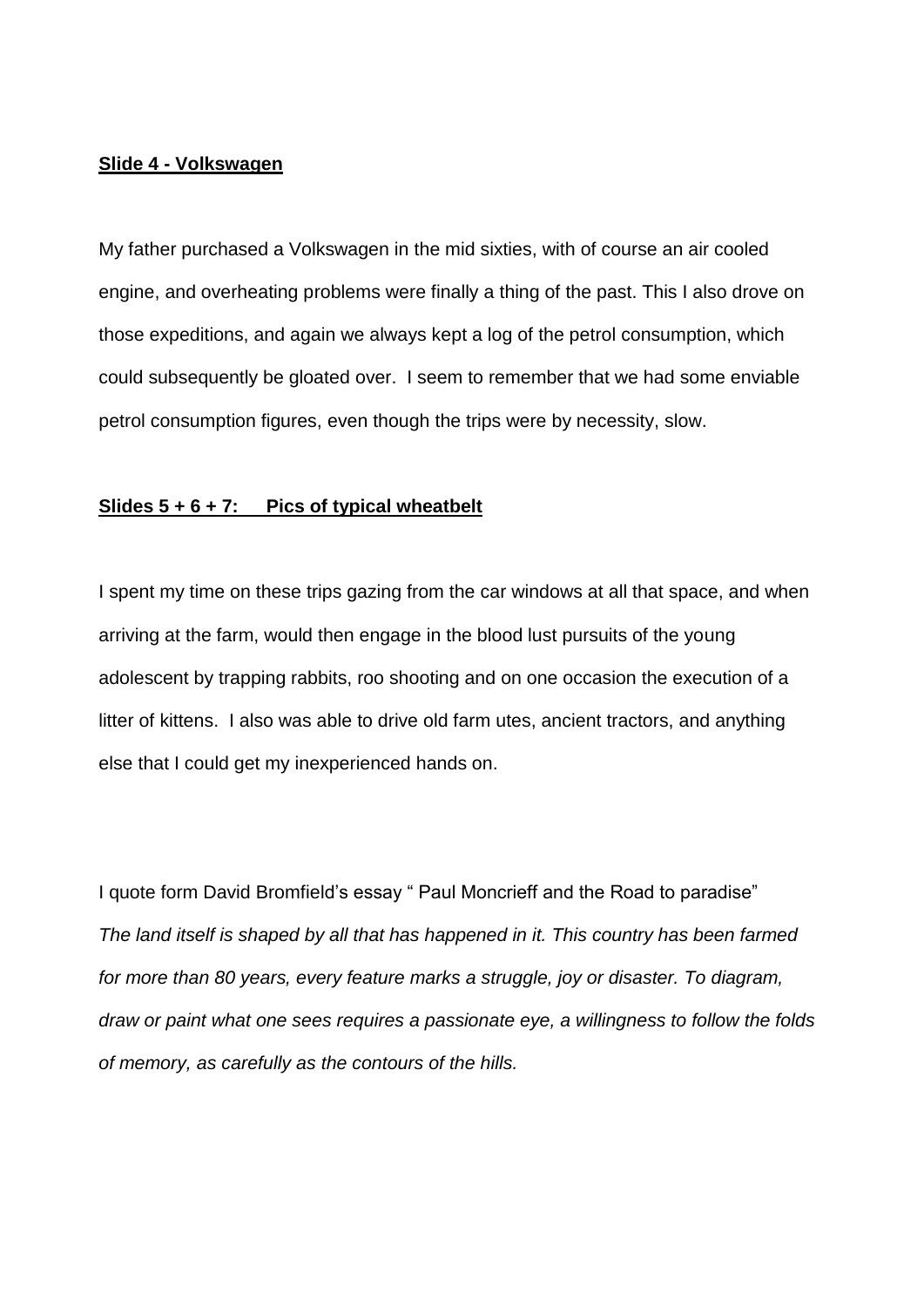Consequently, I find myself drawn to the wheatbelt in later life. There is something about all that space, the farm 'garden' organisation, the signs of endeavour, and the changing seasons that appeals. I no longer indulge in blood letting, in fact, those early experiences of maiming and eventually killing animals cured me of any urge to develop and enhance the hunter gatherer instincts….except with fishing, but that is another story.

# **Slides 8 + 9 + 10 + 11: Pics of Ballidu**

I was able to indulge this interest for and with the wheatbelt via a residency project that I undertook between 2000 – 2002. I was invited to work on a project in the district of Ballidu. A small town of around 50 – 100 inhabitants, it boasts 3 churches, 1 pub, 2 stores, an airstrip, post office, gallery and variety of agricultural support businesses. In other words, a minor centre for the agricultural industry.

# **Pics of landscape:**

- **12 Wongon Hills**
- **13 Nature reserve**
- **14 Tree**
- **15 Rocks**
- **16 Salt Lake**
- **17 Dams**
- **18 Hay bales at harvest time**
- **19 Harvest machinery - header**
- **20 Dams + salt lake**
- **21 Burnt fields ready for next planting**
- **22 O'Briens lookout at the Wongon Hills**

I spent my time there driving [a modern Ford Courier 4WD, and more recently, a Falcon

utility!] and walking around the district, documenting the various local landmarks,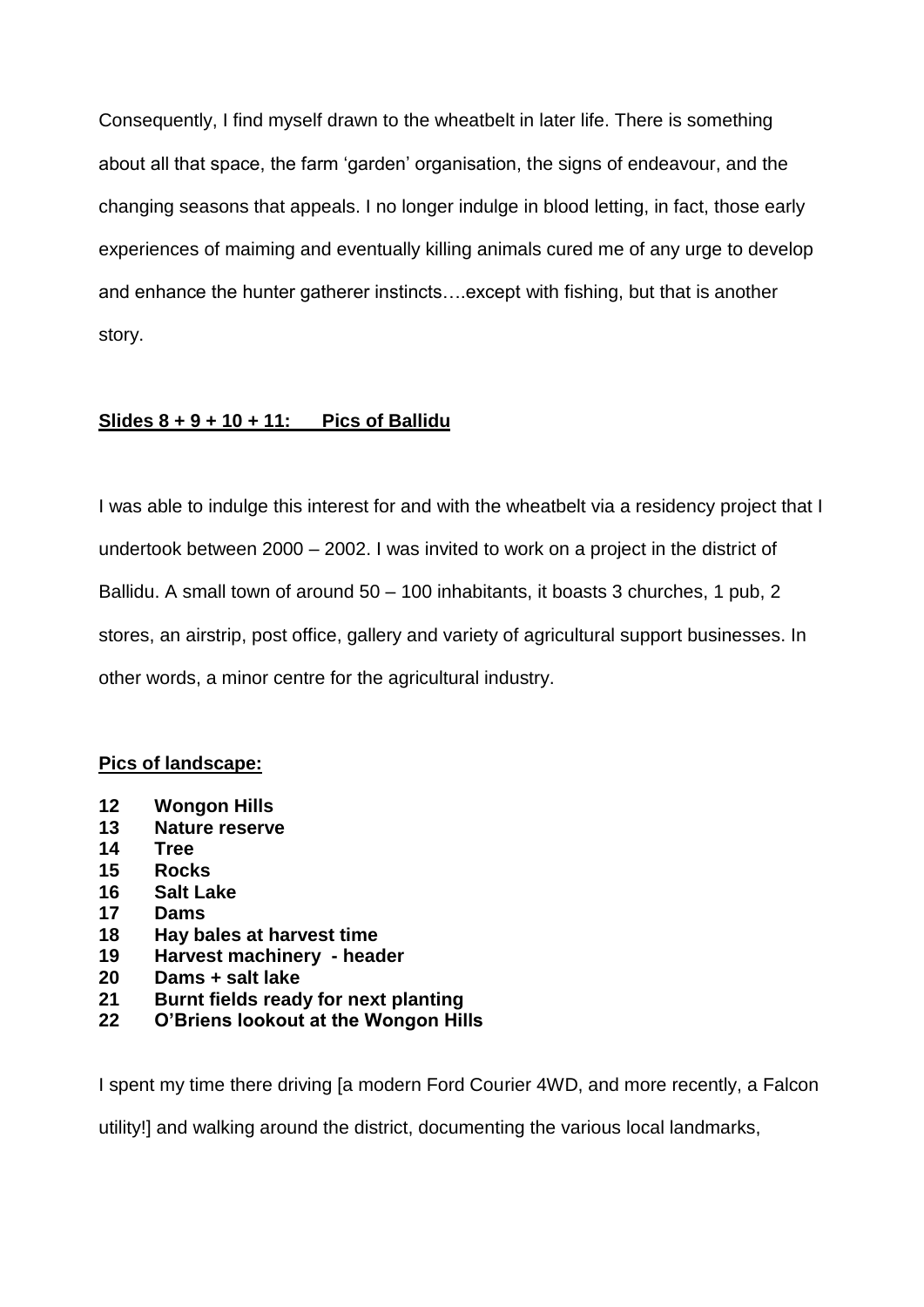throughout the cycle of seasons. This selection of landmarks included the Wongon Hills, trees, rock outcrops, salt lakes, dams and ploughed, cropped and harvested fields.

# **Pics of drawings**

- **23 Pencil drawing, view from Wongon Hills**
- **24 Agricultural vista, Wongon Hills Agricultural research station**
- **25 Agriculture, Day + Night.**

I became intrigued with the notion of the panorama, and concentrated my work in recording / drawing and photographing select slabs of the region, and developing large scale drawings that for me, was a personal distillation of the area wheatbelt, rather than an exact recording of the specific locale.

# **Slides 26 + 27 + 28: Pics of Panorama / vista photographs**

## **Pic of panorama drawing:**

- **29 Panorama Plan drawing**
- **30 Panorama Plan - paint + pencil**
- **31 Large Panorama**

# *Quote from David Bromfield:*

*The ten panel panoramic view of Ballidu country is built from a seemingly endless range of small marks, lines blunt and sharp that have settled over the scene like a net of recollection, tiny points where memory touches and shapes the scene. Each panel contains an incident, an encounter with the life lived here At one end beams*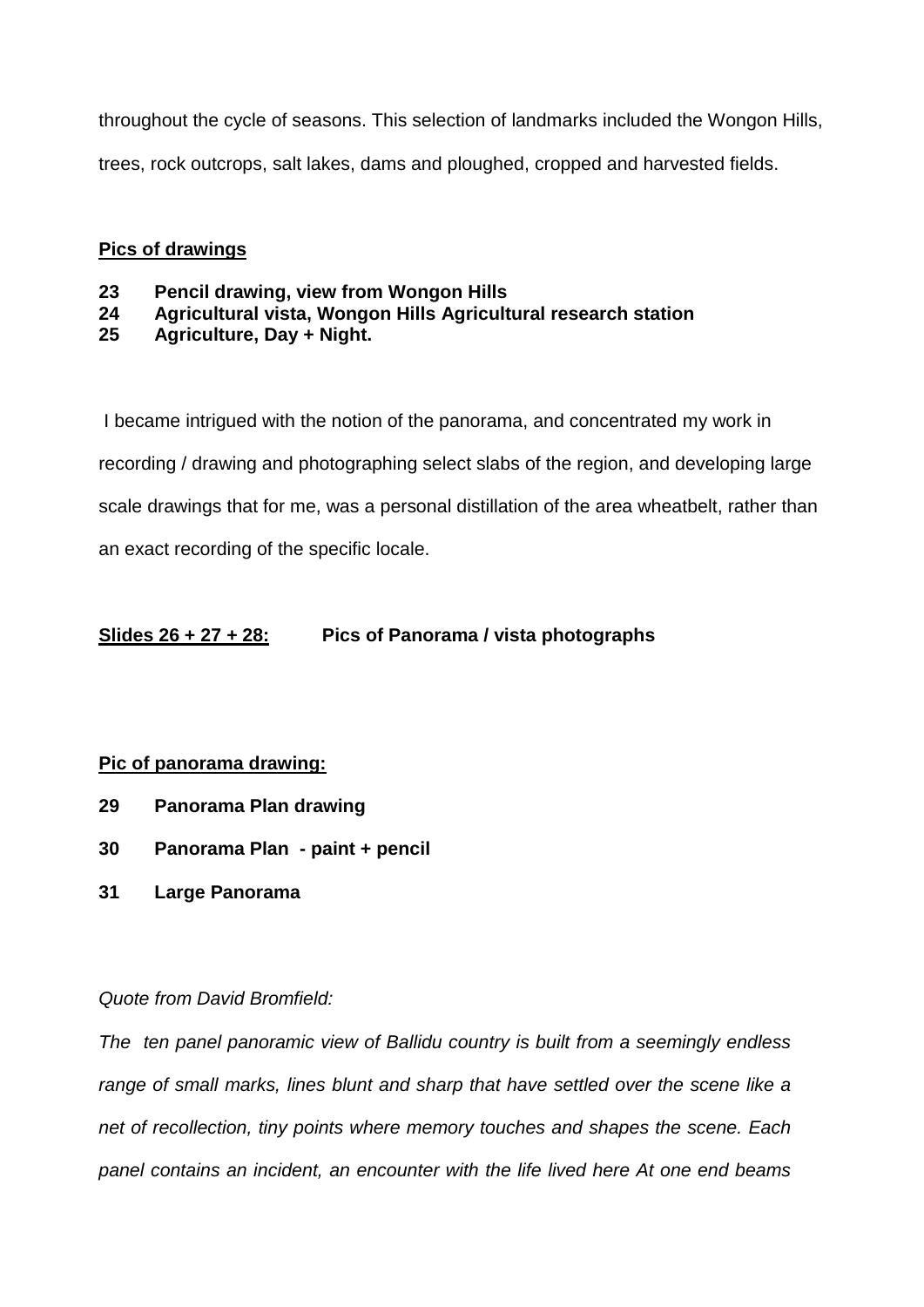*prop a shaded sagging structure, a stack woven from cobwebs of dark line. Next to it are panels showing the harvest, spiral stooks and bales, laid out across striped and textured fields. At the other are rock piles, a crossroads wedged into a quilt of paddocks. Framed by life and death, the panorama 'reviews' day and night, the passing seasons in the country.*

#### **Slides 32 + 33 + 34: Pics of salt lakes**

#### **Pics of salt drawings:**

- **35 Salt drawing**
- **36 Scrub drawing**
- **37 Rock + Salt lake drawing**
- **38 Tree Rock Dam and Wongon Hills drawing.**

Ballidu is a farming area that concentrates on grain and sheep, a typical agricultural production region that has been settled for less that 100 years. The signs of salt degradation are everywhere, and I would expect that all land holdings have significant amounts of salt degraded land. In fact, often the best and earliest cleared land, most arable and valleys are now salt pans and lakes…this is in evidence everywhere. Farmer's battle with this problem, and with the aid of agricultural crop research, are still able to produce efficiently increased quantities of grain, when, of course, the season is kind. Programmes of salt reclamation are constantly being undertaken, and ironically, many farmers now, as a matter of course, plant out thousands of trees around salt affected land. These programmes are costly, and I anticipate [and indeed, has been signalled by the agricultural industry and [some] politicians alike] that it is the major human made challenge facing Australia in the near future.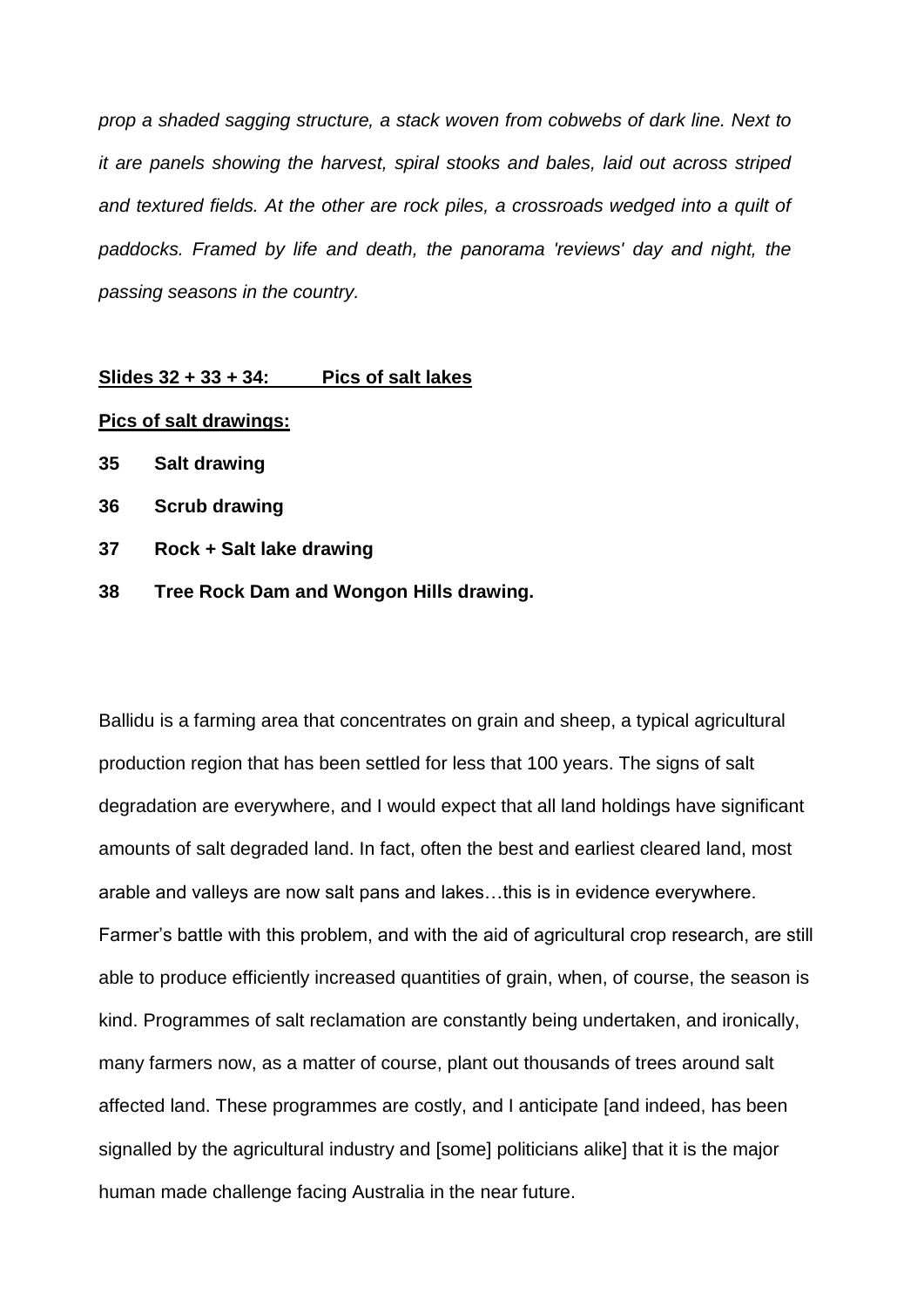## **Slide 39: Pic death of an Interior**

#### *Quote from David Bromfield:*

*Death of an Interior echoes the knife sharp, dark shadows that fall across the centre section of the panorama, country split and ruptured by salt. Shadows appear only through violent pressure that congeals shiny impenetrable graphite, light filled paddocks require only careful tender caresses. Silhouettes of words slowly soak to the surface of the skein of marks like salt, a metaphor for the inevitable inscriptions of human presence. Dotted red lines suggest hidden shapes, diagrammed longing, unrealised plans or the ghostly residue of times past, desires fulfilled or denied.*

Whilst meandering my way around the Ballidu district over a period of 2 years, I had the opportunity to consider some of these problems, and, if you like, come up with some of my own 'dream' like solutions.

#### **Slide 40: landlocked**

I now live in East Fremantle, and therefore have daily access to the Port of Fremantle. I started to consider the link between our vast inland areas, the 'sea of grain', and the export of commodities and import of value added goods, machinery and the like. Grain is stored at silos in the wheat belt and then [by train], shunted to convenient ports around the coast.

## **Slide 41: Harboured**

*Quote from David Bromfield:*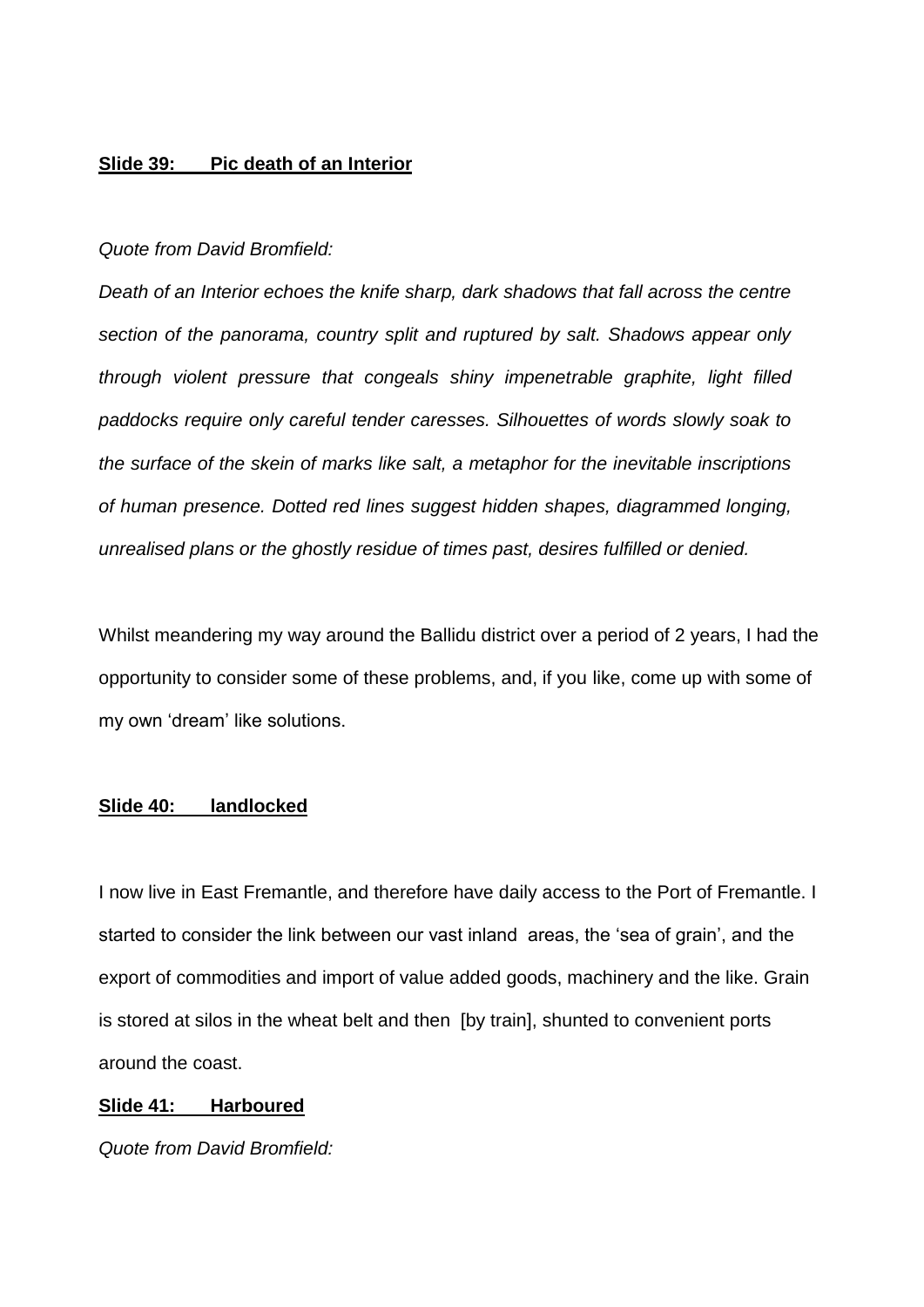*Occasionally as in Harboured or Landlocked great ships loom across the wheat fields mysteriously borne from their moorings at Fremantle. This is a common enough metaphor, land as ocean inspired by wind blown stalks waving in the wind. In his letters from Arles, van Gogh refers to a panorama of wheat fields as a sea. Like Van Gogh Moncrieff also understands the image as an icon of universal desire. Moncrieff's boats however are stranded, lost in a land corroded by salt, a dream destroyed by greed. Such scenes abound for real around the Aral Sea. Moncrieff may have dreamed our future. More likely though the essential life giving link between paddock and container ship has emerged as a single coherent memory one of the necessary fantasy images of real life.*

#### **Slide 42: Pink ship + sheep protest sign**

I have an ongoing interest in the comings and goings of container ships in the Port of Fremantle. If we consider the wheat bins as the container ships of the land, then we may also consider that container ships are the wheat bins of the sea.

#### **Slide 43: Pink ship stretched**

These massive container ships trundle in and out of the port, on and off loading commodity, largesse for our ever increasing obsession with consumption goods.

#### **Pics of harbour series:**

## **Slide 44: Drawing – death of an Interior**

#### **Slide 45: Drawing – Mined Denim**

Death of an Interior makes the link between the port and incoming container vessels, and the sea of grain in the wheatbelt. The pressure exists in our grain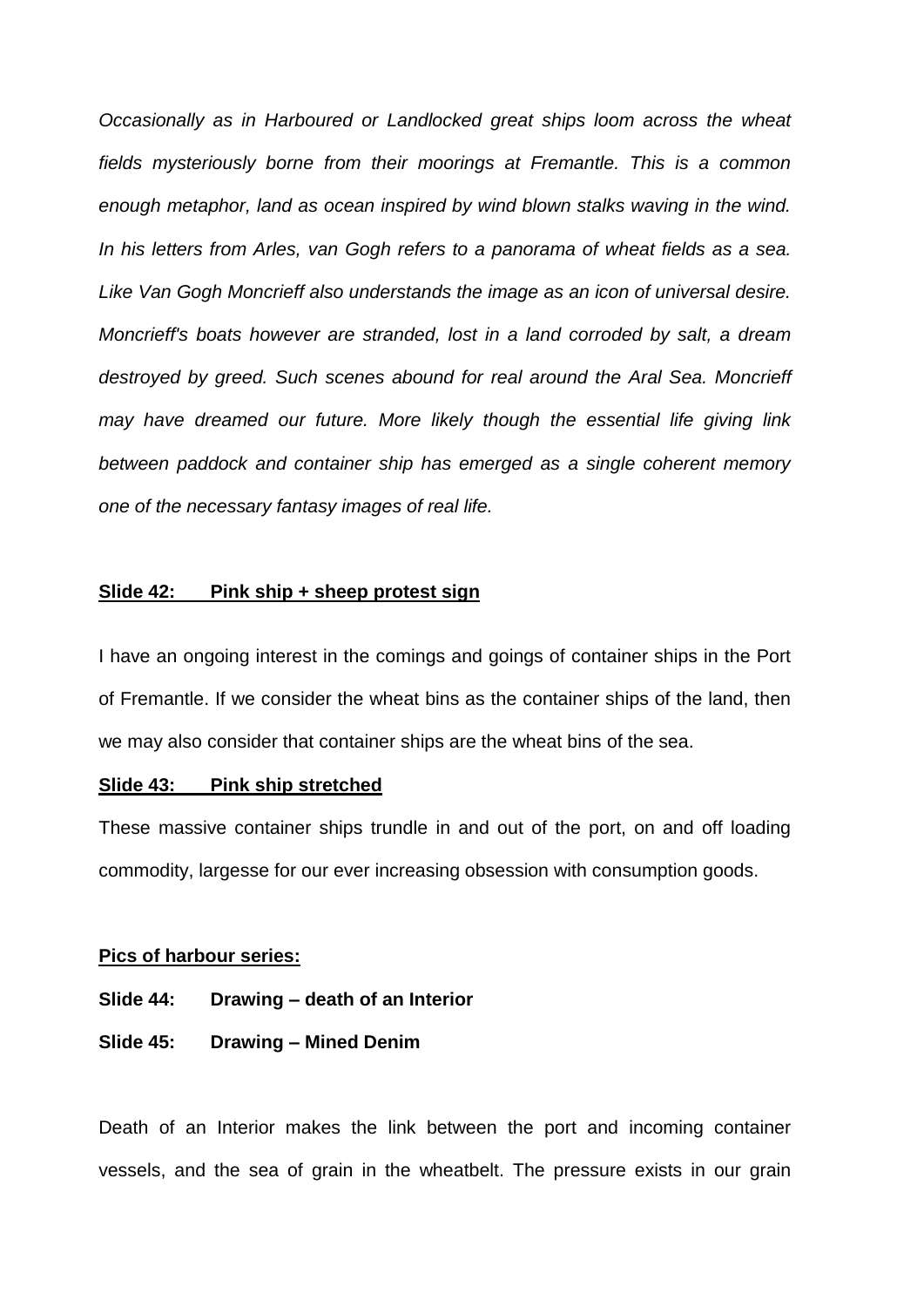producing farming community, to provide ever increasing, efficiently produced product for export to neat Asian and European communities.

This series of drawings of ships and the port ponder the link between the wheatbelt and the export culture:

## **Slide 46: Coal mines in the sky**

• holds contain embedded fields of grain,

## **Slide 47: Crises Cruises**

- sea creatures, which appear malformed or mutated float under container vessels,
- the night fish floats under the indistinct outlines of a container vessel, is it a menace, affected by the ship floating above, or is it oblivious to these events.

Why not halve this transportation, and build a series of canals into the wheat belt,

allowing grain and sheep ships to onload in country centres.

Consider the benefits:

- Salt infested areas could be pumped out into the canals, thereby regenerating the current unusable land.
- New ports could conceivably spring up in centres like Ballidu.
- Inland country centres would develop large cities, with increased service facilities, and encourage new housing developments away from the over utilised coastal strip, and our capital city…a viable decentralisation of population.
- Imagine the boon to tourism with the possibilities of inland cruises, canal house barges, not forgetting the arresting sight of large ocean going ships docked at Ballidu.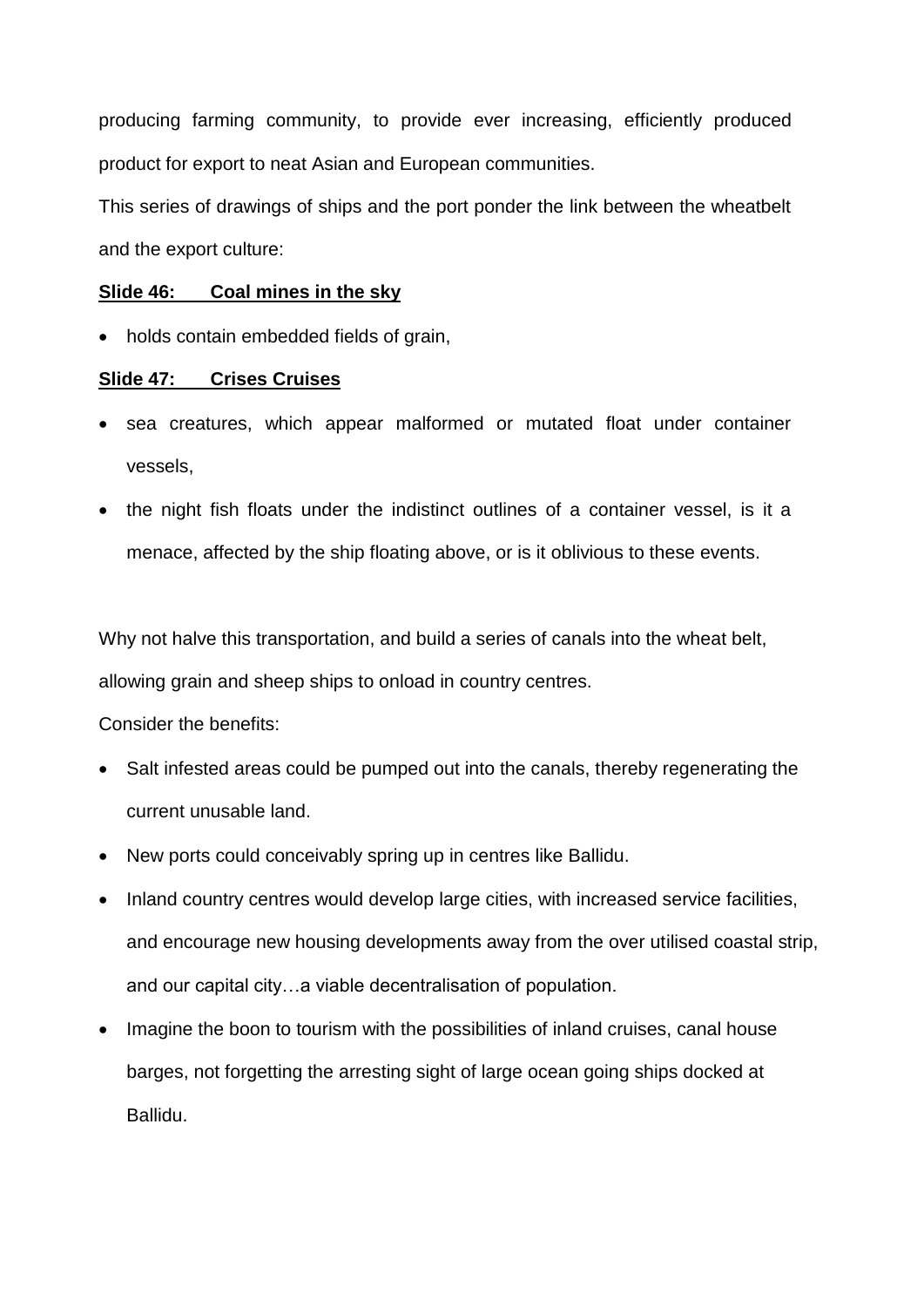Maybe the new settlers dream of a vast, inland sea can prove to be more than just a dream.

Paul Moncrieff February 2004